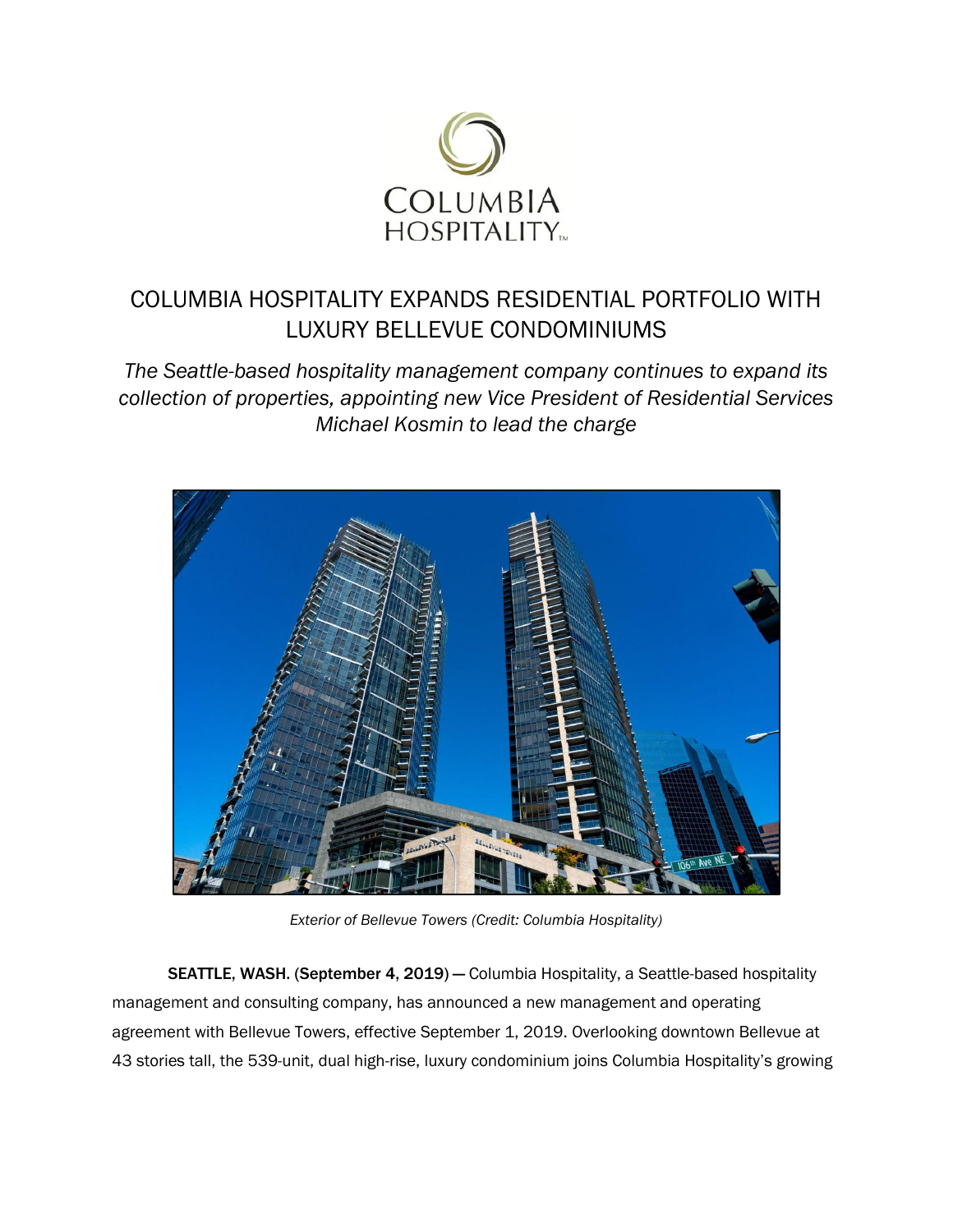portfolio of award-winning residential properties, including Escala and The Cosmopolitan, both located in downtown Seattle.

"Bellevue Towers is one of the finest residential living experiences on the Eastside, and we are very proud to add them to our growing portfolio of unique properties," said Columbia Hospitality founder and CEO John Oppenheimer. "With the addition of Michael Kosmin, our newly appointed vice president of residential services, we have a strong leader for this growing book of business. Michael has over 20 years of experience in hospitality operations, residential real estate sales, and homeowners' association management. He is the perfect person to lead our growth in residential management and operations and ensure premier communities like Bellevue Towers continue to evolve their service offerings to residents."

Built in 2009, Bellevue Towers is the largest LEED Gold–certified residential structure in the Pacific Northwest. Luxury amenities include a 24-hour full-service concierge in each building; a fitness center; an indoor spa featuring a steam room, sauna, cold plunge and whirlpool; a conference room; an owners' lounge; a media room; and an urban garden built between the two towers, featuring an outdoor fireplace, a pet area, assorted patios and decks, and stunning views of downtown Bellevue.

"The association's board of directors looks forward to partnering with Columbia Hospitality and feels that the organization's values-centered philosophy and commitment to phenomenal service will ensure continued recognition of Bellevue Towers as a premier property," said Ed Anderson, the president of the Bellevue Towers homeowners' association. "We are confident that Columbia's expertise in residential management will provide the foundation for our long-term vision and serve as a catalyst for inspiring our team members and delighting our residents."

Bellevue Towers offers a wide range of floor plans, from studio units to lavish penthouses. Located at the corner of NE 4th Street and 106th Avenue NE, the building is within walking distance of several premiere Bellevue attractions, including Bellevue Square, The Shops at The Bravern, the Bellevue Arts Museum, Bellevue Downtown Park, and Meydenbauer Bay Park, among others.

## # # #

## About Columbia Hospitality

*Columbia Hospitality, Inc. (Columbia) is a Seattle-based hospitality management and consulting company that was established in 1995 by founder and CEO John Oppenheimer. Columbia's growing portfolio includes award-winning hotels, conference centers, distinctive venues, private and public golf facilities, restaurants and bars, and residential properties. Columbia creates exceptional experiences for guests and team members while achieving phenomenal results for property owners. With over 20 years of proven success in management, Columbia has also consulted on over 200 hospitality projects worldwide, delivering a high level of customized service to partners and investors. For more information about Columbia and to view the entire portfolio, visit [www.columbiahospitality.com.](http://www.columbiahospitality.com/)*